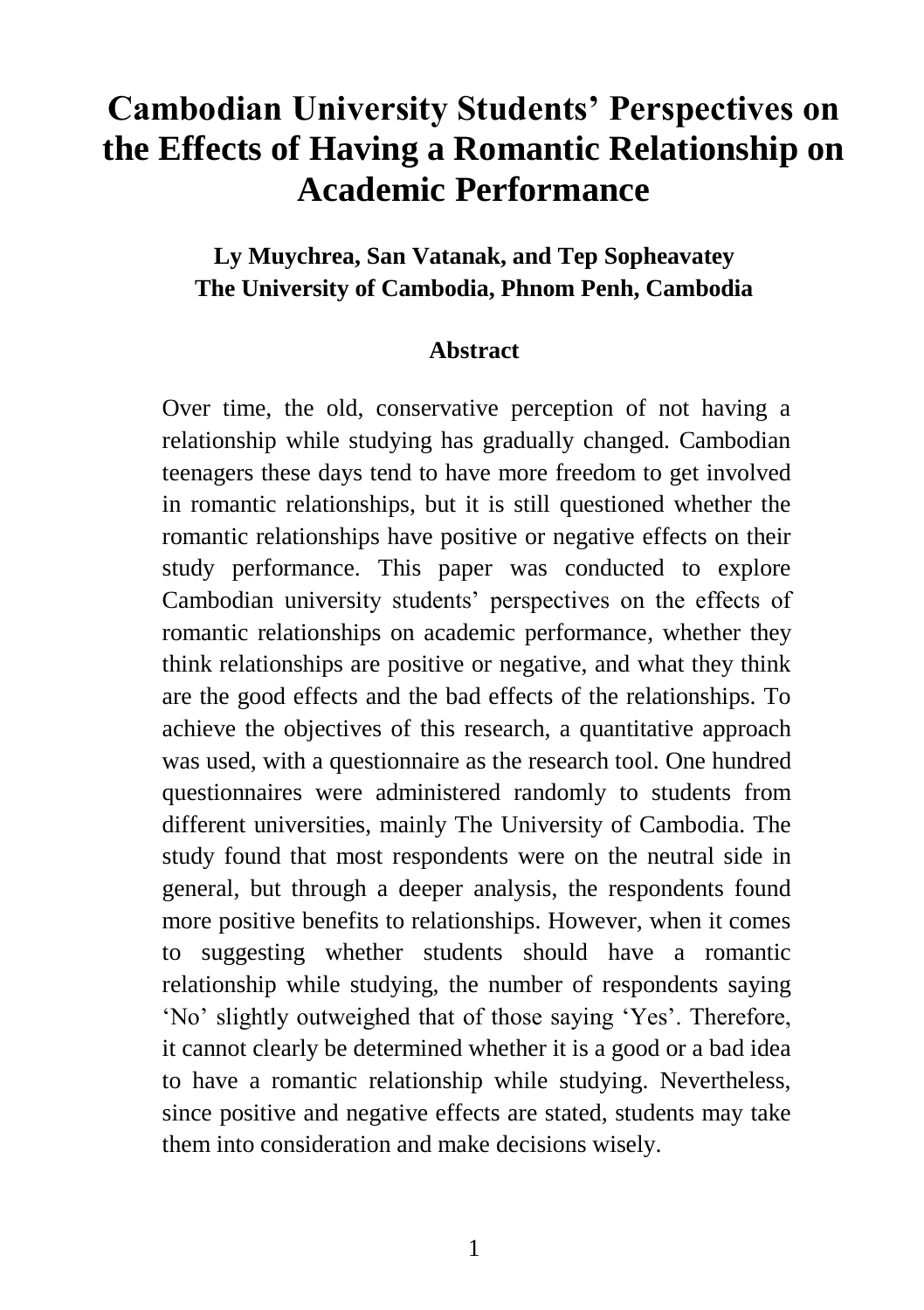## **I. Introduction**

### **1. Background of the study**

In the past, most Cambodian people had a belief that it was not proper to have a romantic relationship while studying since these teenage relationships normally provided many disadvantages for their studies and futures. For instance, they might be involved in dating and other love affairs rather than concentrating on their education. Significantly, in some cases, some relationships sometime led to adolescent pregnancy outside marriage which is against societal norms and Cambodian culture. As a result, almost all Cambodian parents have imposed restrictions on their children to not be involved in romantic relationships or love affairs, particularly during the time when they have to focus only on their studying.

However, in the current days, teenagers crave to have romantic relationships in which love is given and received without restrictions. To illustrate, we can see nowadays that many university students are prioritizing their time in both academic and romantic affairs (Bernales and Colonia, 2011). Crucially, being university students, we are faced with an increasing workload full of assignments, research papers, projects, tests and exams which require students to have a great amount of time and attention. Thus, many people believe that students should not have a romantic relationship since it will distract their attention and performance (Newman, n.d.). On the other hand, some also claim that romantic relationships do not always bring disadvantages toward the students' performance but in some instances they also serve as a great motivation for students to study harder (Giordano et al., 2008).

### **2. Significance of the research study**

Because the current available literature was conducted solely by foreigners in other countries meaning their studies only focus on their contexts and perspectives toward the issue, we could not apply their methodologies and assumptions exclusively toward the Cambodian university students' context since it might lead to mistaken interpretations and assumptions on the effects of having romantic relationships on academic performance. Thus, this research study will serve as new knowledge in which we are able to have a critical and in-depth understanding of Cambodian university students' perspectives, in particular in various universities in Phnom Penh, toward the correlation between having a romantic relationship and academic performance.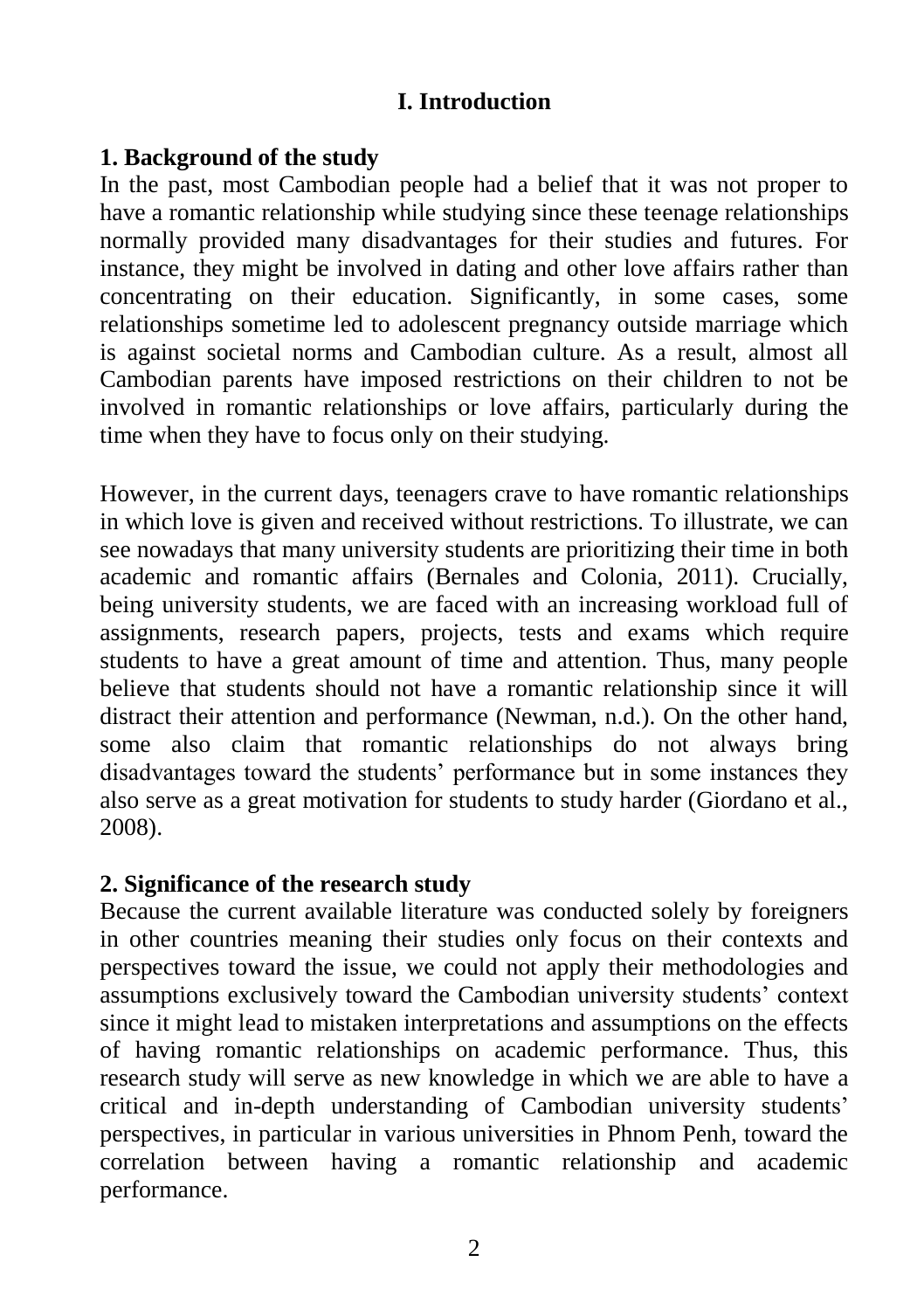## **3. Research questions**

To conduct this research study, the following questions need to be addressed:

- 1. What are the effects of having a romantic relationship on the academic performance based on the perspective of students from The University of Cambodia, the Royal University of Law and Economics, and the Institute of Foreign Languages?
- 2. What factors encourage them to have romantic relationships while studying?
- 3. Does having a romantic relationship while studying provide more positive or negative impacts on academic performance?

# **4. Research Objectives**

The objectives of this research paper are:

- To explore the various perspectives of university students in Phnom Penh on the effects of having a romantic relationship on academic performance
- To find out how having a romantic relationship affects academic performance, both positively and negatively
- To seek for the dominant factors which encourage university students to have a romantic relationship while studying
- To suggest some possible recommendations which can lead to a successful academic life and maintaining a healthy romantic relationship

# **II. Literature Review**

# **1. Definition of Romantic Relationship**

Many people have defined the term "romantic relationship" differently based on their perspectives, experiences and preferences. According to Matsumoto (2011), "When you have a romantic relationship with someone, you share attitudes, visions, dreams, strengths and vulnerabilities with that person, and there is also some kind of mutual support." However, a "romantic relationship" is not necessarily an intimate relationship in which partners are truly themselves, completely open and honest. Rather, those involved in a romantic relationship may overpower each other, which can create instability, hence demanding both partners to respect each other to build a healthy one (Romantic Relationships, n.d.). Based on Sutter Health's (n.d.) definition, "a romantic relationship is viewed as a part of an intimate relationship in which you can truly be yourself with someone who you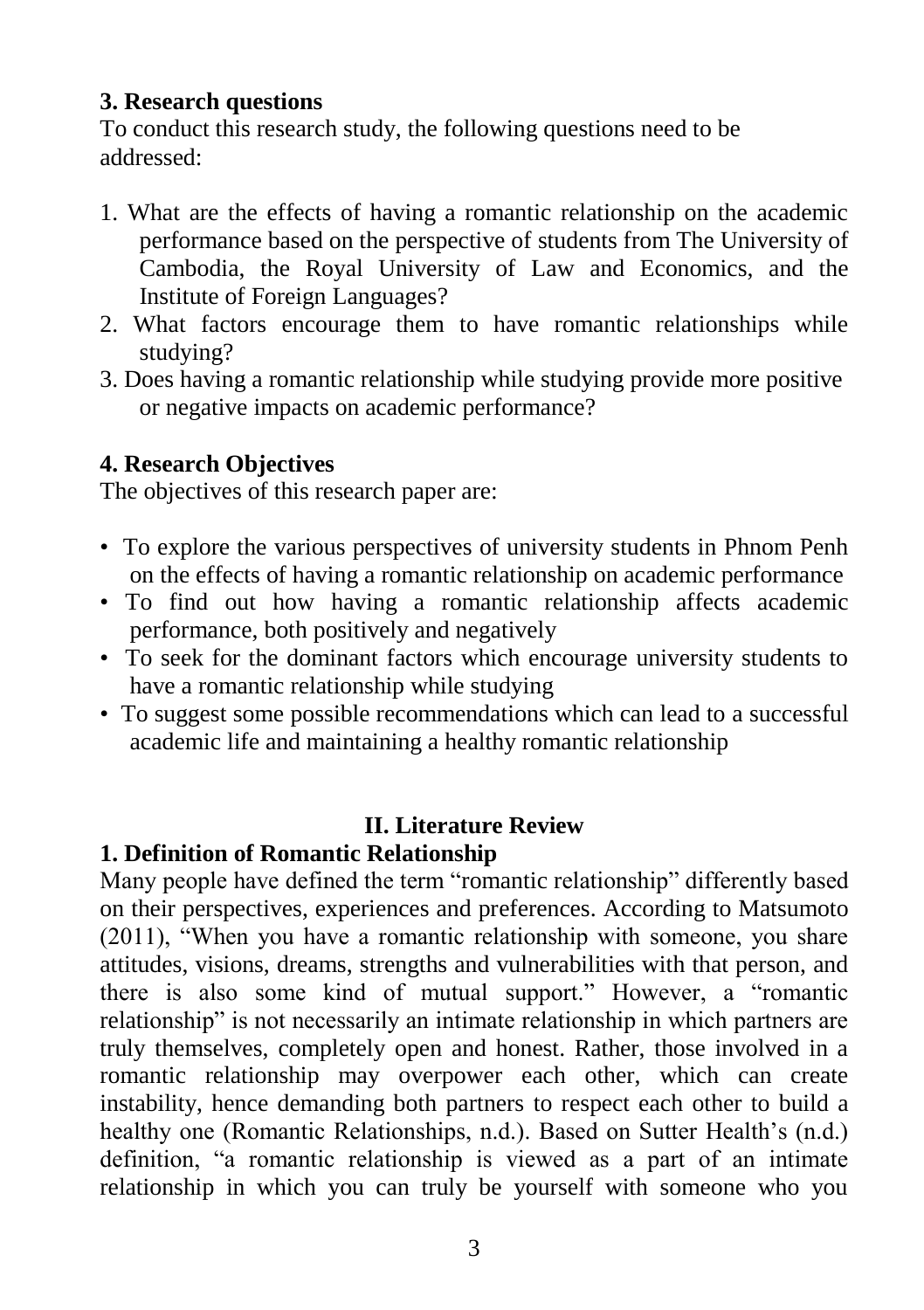respect and are respected by in return." Therefore, on the top of that, a romantic relationship is widely known as love and affection which is one of the most profound emotions of human beings (Psychology Today, n.d.).

# **2. Positive effects of teenage romantic relationships on academic performance**

A study conducted by Campble, Olivier and Sedikides (1994) found that romantic relationships provide significant positive impacts on academic achievement. They can bring companionship, feelings of happiness, feelings of being loved or loving another, intimacy, self-growth and selfunderstanding and more positive-esteem. Romantic relationships therefore are said to be the cause of motivation for teenagers in pursuing their studies. Additionally, a research paper studied by Giordano, Kenyatta D. Phelps, Manning, and Longmore (2008) had discovered that a romantic relationship has a positive link in adolescent academic achievement. They argued that adolescent romantic relationships contribute to a personal development prior to the student being successful in their studies. For instance, teens who have romantic partners with higher grades are themselves more likely to earn higher grades (Giordano et al., 2008).

Significantly, the level of motivation has played a key role in determining the academic achievements of students. It is believed that students who seem to be passionate about learning needed inspiration and encouragement in order to accomplish any task. In this regard, by having a romantic relationship, it makes teenagers feel affection, care and love, which make them motivated. Hence, a sense of motivation to students who are involved in love affairs made them perform better in their studies (Bernales and Colonia, 2011). Additionally, the Phnom Penh Post (2010) interviewed radio personalities whose programs deal with the topic of love to share their ideas on how Cambodian youth can find a place for love in their busy lives and enjoy the benefits of romance without getting hurt in the process. In this light, it is believed the result is possible to be a great student and be in a healthy romantic relationship when they encourage each other to study hard; therefore, they will have better results in their studies as quoted by Ek Monosen. Similarly, Chhy Rotha also shared the same belief that romantic relationships will urge people to study harder when they get involved with a romantic partner who is a high-performing person. Despite these advantages, Heng Sokchannaroth claimed that "It depends on our partner. If our partner encourages us to study hard, it is good. But if our partner doesn't like studying and instead likes going out, we will bump into failure. So, the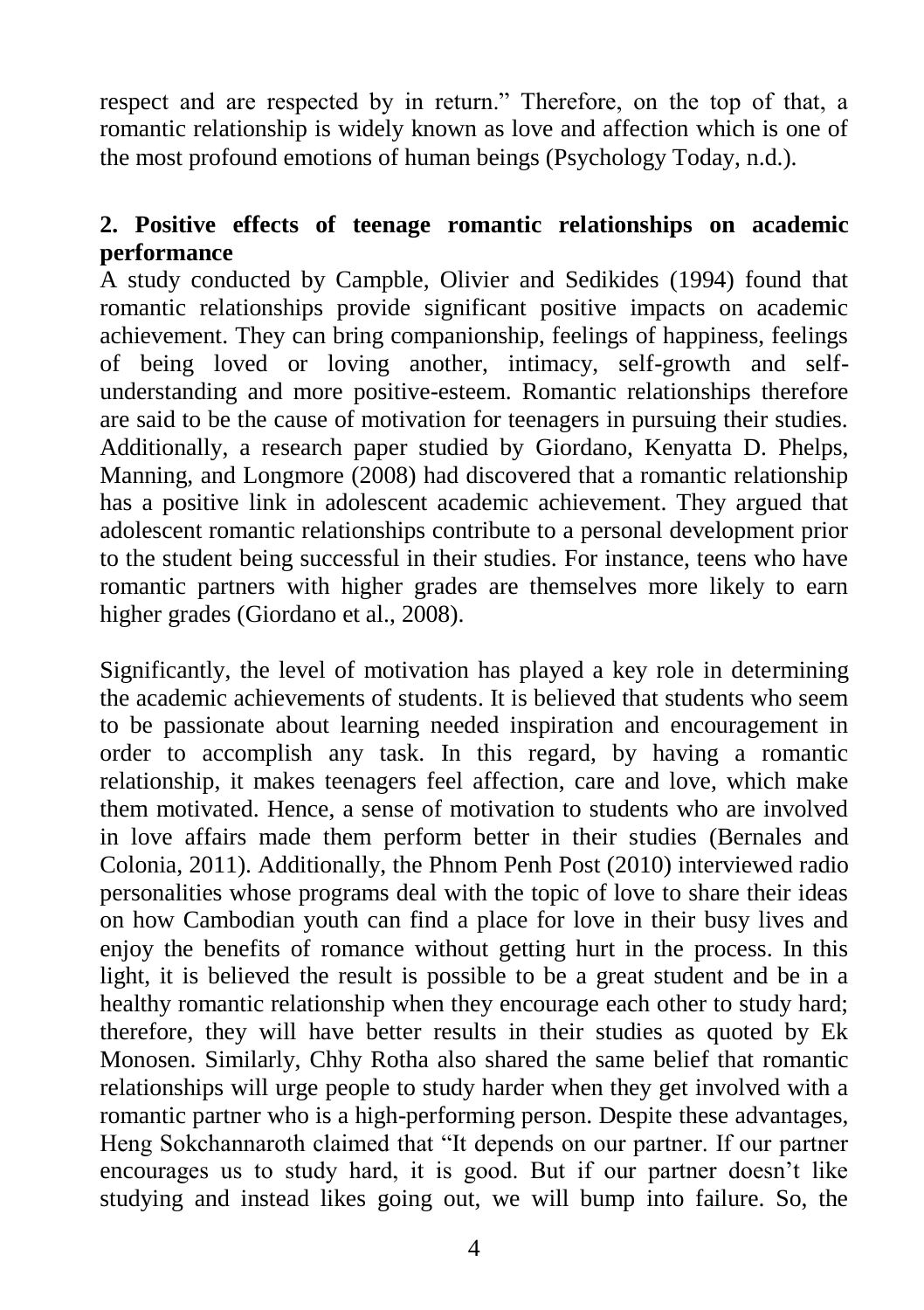weight is in our partner. If we have a good partner, we will be more likely to be good" (The Phnom Penh Post, 2010).

## **3. Negative effects of teenage romantic relationships on academic performance**

Although some people believe that having a relationship while studying can be beneficial, opponents of this idea would argue that teenage relationships can cause problems on academic performance in some ways. Based on a study at the University of the Philippines by Bernales and Colonia (2011), when teenagers are involved in romantic relationships, they tend to pay less attention to their academic work. The study reveals that students who engage in relationships are unable to manage their time well and mostly spend only 1 to 4 hours per week for their studies. As love grows fonder, along with the desire to keep the relationship going, more time is allotted to various dating activities, leaving only a small amount of time for learning (Newman, n.d.). This tendency then has connection with course attendance; it was reported that students are likely to be absent for at least three times in a semester (Schmidt & Lockwood, 2015).

In addition to poor time management, teenage romantic relationships negatively affect students' performance as it increases the level of anxiety. A study from the University of Denver found that teenagers who are engaged in romantic relationships are likely to experience emotional problems such as anxiety and depression (Scott, 2015). They tend to feel worried if they look good enough, if their partner loves them or even how to impress them. They can feel even more distracted when that person is in the same class with them (Mwaura, 2012). Regarding the distractions, Laflamme claimed that when people are in love, they simply cannot concentrate on anything but only thinking about their lovers (Lannarone, 2014). Rather than paying attention to their teachers, some teenagers turned out to be texting their partners during class time, and their level of anxiety even increased when they had conflicts with their partner (Baleros, n.d.). Based on the same article posted by Lannarone (2014), higher anxiety happens once again in a more serious way when it comes to a break-up. Motivation to study or even go to school is lost, and their performance of course declines. A study conducted by Kopfler (2003) also pointed out that "students who were involved in romantic relationships would not perform well in undergraduate course works." He argued that students involved in relationship are forced to manage their time by facing higher stress levels than who are not in a romantic relationship (Kopfler, 2003).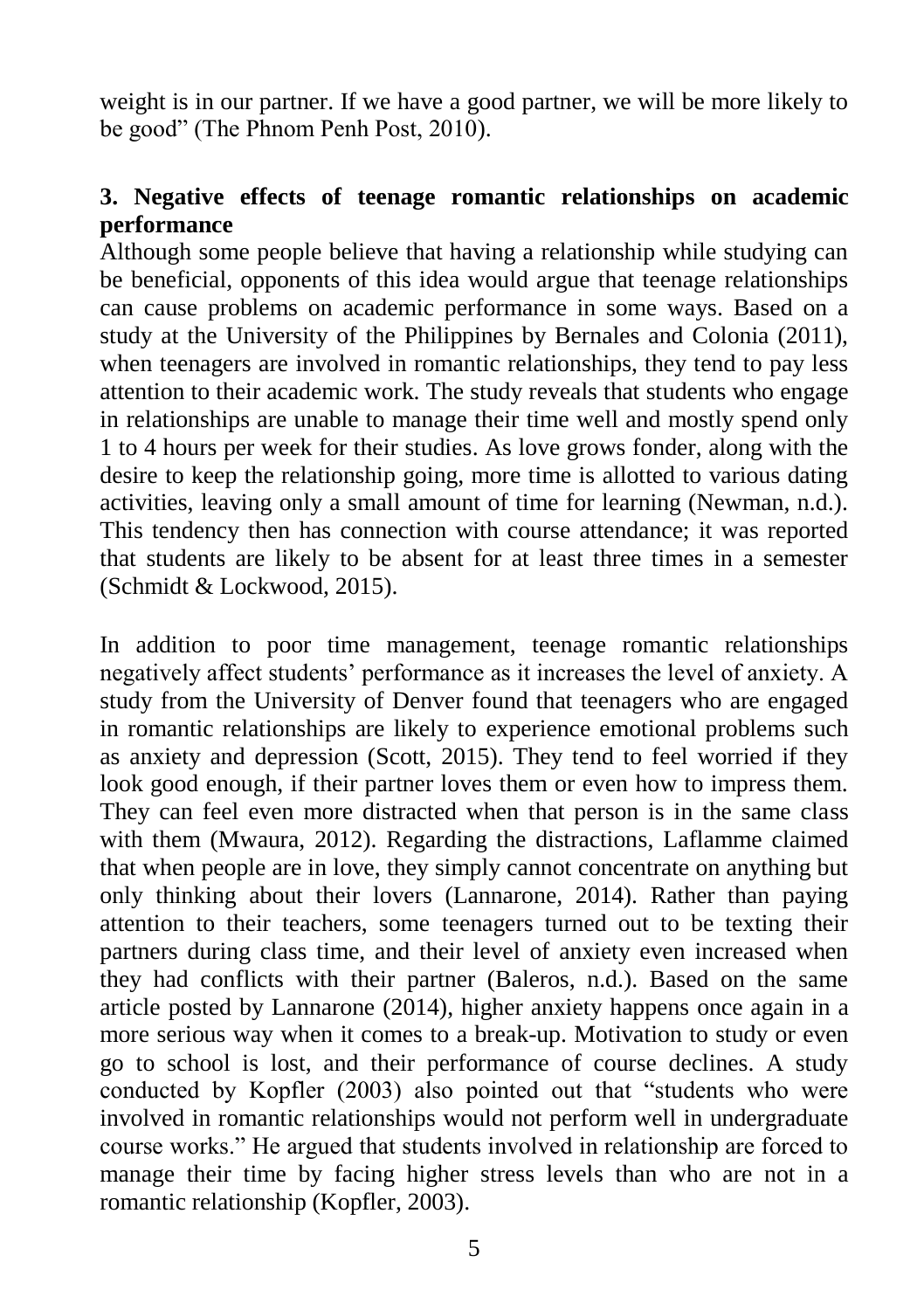After all, there have been a lot of studies on both positive and negative effects of teenage romantic relationship on study performance, yet none of them have looked at students' perspectives, particularly those of Cambodian university students, who may have different points of view as they live in a different context. Therefore, this research was conducted to find out Cambodian university students' perspectives on how romantic relationships affect academic performance both positively and negatively, with some recommendations to lead a successful academic life while maintaining a healthy romantic relationship.

#### **III. Research Methodology**

#### **1. Research design**

This research study used both a qualitative and quantitative approach in order to answer the main research questions. Therefore, this paper used a questionnaires as the research tool in order to explore and find out the university students' perspectives on the effects of having a romantic relationship on academic performance. With regard to our questionnaire, there were a total of 12 questions which contain both closed-ended and open questions. It is crucial to note that the first part of our questionnaire asked about the students' background, which includes their gender, age, university, year of study and their majors. The second part of the questionnaire served as significant indicators for our research study since we explored the various answers from their perspectives toward the impact of having a romantic relationship while studying the students' performance. In this regard, the closed-ended questions aimed to focus on collecting quantitative data from the respondent, whereas the open question aimed to collect qualitative data by allowing the respondent to express his or her ideas and recommendations regarding the effects of having a romantic relationship on students' academic performance.

### **2. Data collection and sample size**

Since our research paper is mainly based on the university students' perspectives, the data collection was acquired through conducting a questionnaire in order to get the primary data. Regarding the sample size, we randomly selected 100 university students who are currently enrolled in Bachelor's degree programs from various universities in Phnom Penh such as The University of Cambodia (UC), the Institute of Foreign Languages (IFL), and the Royal University of Law and Economic (RULE). However, due to time constrains and financial limitations, our data mostly was from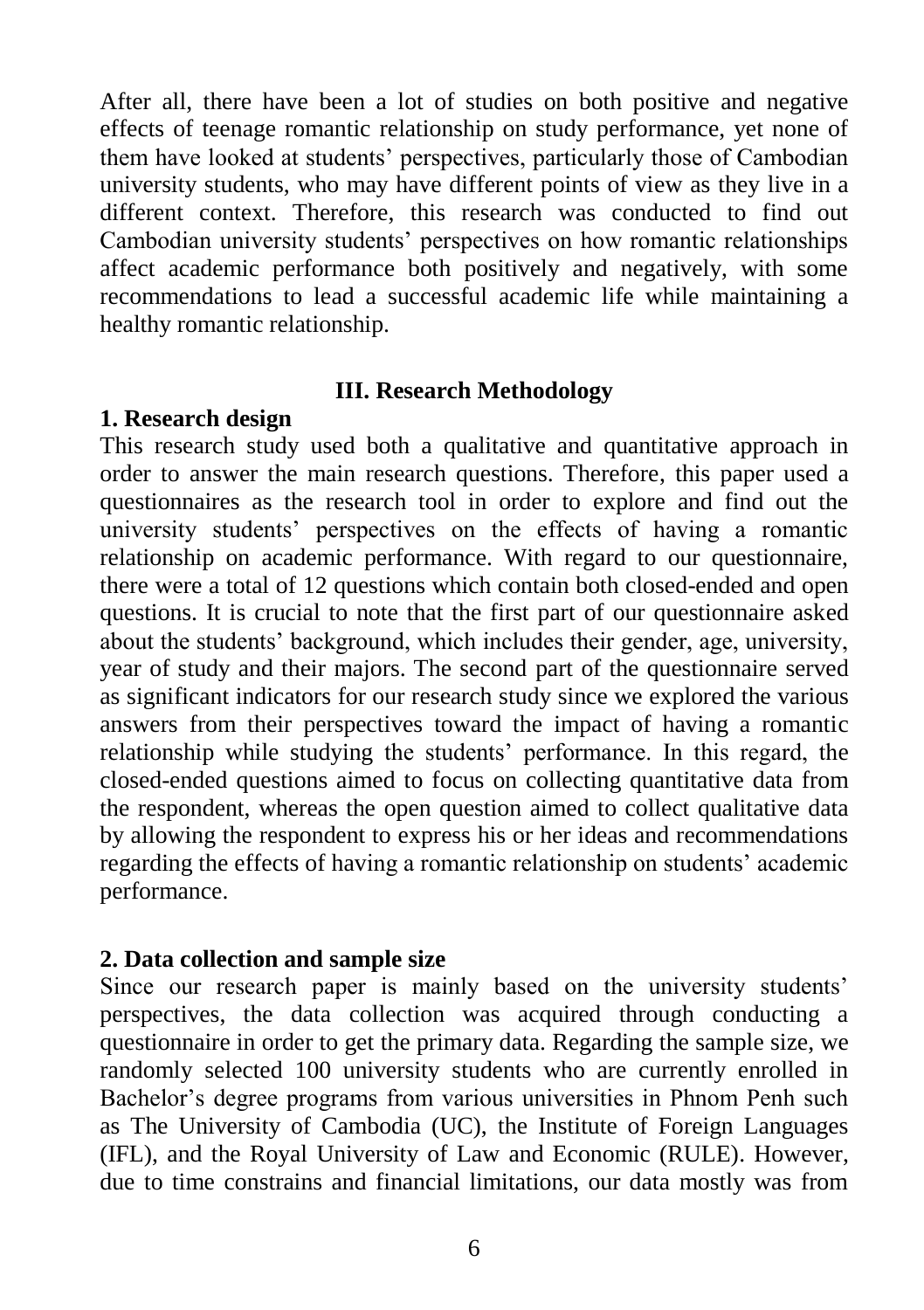the students of The University of Cambodia (UC) as compared to other universities since our group found it easier to sample them. Moreover, our questionnaire was conducted in English; hence, only the international track program's students had the opportunity to be selected as our respondents.

## **3. Data analysis**

In terms of the data analysis method, Microsoft Excel was exclusively used to analyze the data that we collected through the questionnaire. In this light, we distinguished between the respondents who are currently in romantic relationships or used to be in a romantic relationship, and those who have never been involved in a romantic relationship. Consequently, we were able to compare their responses in our questionnaire. After that, we also sought to explore the perspectives of them on the effects of having a romantic relationship on academic performance, whether it brings more positive or negative impact based on the groups of students that we differentiated accordingly. Notably, even though they are currently in a romantic relationship or used to be in one, they gave different answers in both closedended and open questions toward the impacts of romantic relationships while studying with accordance to their experiences and personal opinions. In addition to these, we analyzed and found out the dominant factors which encourage students to have a love relationship while studying. Most importantly, we analyzed and explored both positive and negative effects from students' perspectives of having a romantic relationship on academic performance which led to the conclusive answers to our main research questions for this research project.

# **IV. Findings and Data Analysis**

# **1. Findings**

In regards to the first section of the questionnaire which seeks out some background information of the respondents, it shows that 66% of the respondents are female; 42% of them are currently or used to be in a relationship, while male respondents account for 34%, and 56% of them have been involved in a romantic relationship. 86% of all the respondents are in the age group of 20-24, and most of them are from The University of Cambodia. The statistics also show that 11%, 15%, 41%, and 33% are currently doing their degrees in year 1, 2, 3, and 4 respectively in various majors such as English Literature, International Relations, Business Management, and so on.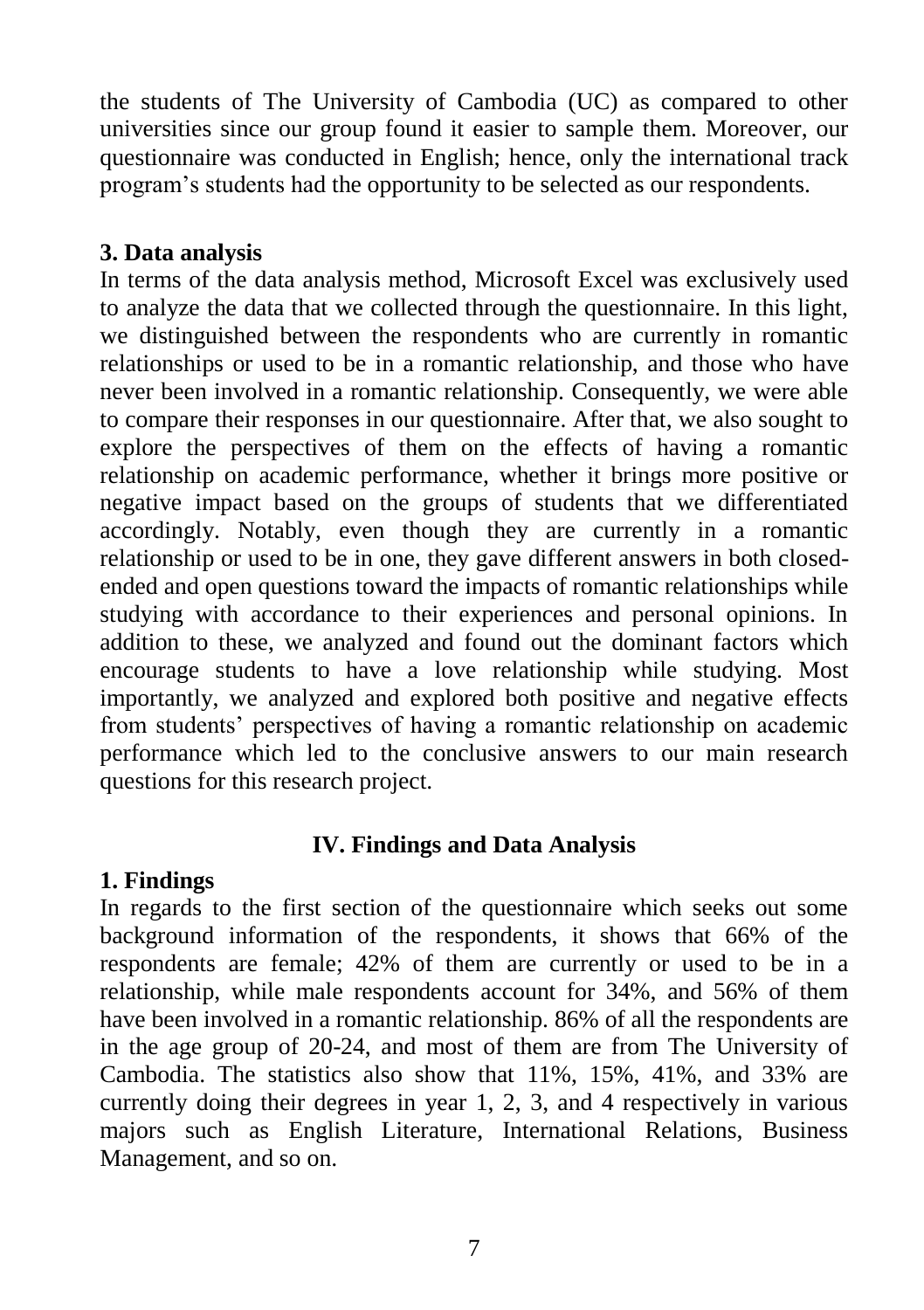Before getting to know their perspectives on romantic relationships' effects on study performance, the respondents were first required to fill in some of their personal information. Of all the 100 respondents, 47% have been involved in a romantic relationship, whereas the other 53% have never. When asked what encourages them to have a



*Figure 1: Relationship status/experience*

relationship, 57% of respondents chose "feeling of happiness", 17% mutual support, 6% entertainment, 4% outside environment, 2% for granted, and 13% other factors.



# Factors encouraging them to have a relationship

*Figure 2: Factors encouraging respondents to have a relationship*

The main point of the questionnaire is placed on the  $9<sup>th</sup>$  question, asking whether they think romantic relationships can provide positive or negative effects on academic performance, or if they think it is neutral. The results come as expected; most of the respondents, 70%, are neutral about the effects. However, 20% of all respondents at least believe that romantic relationships can have positive effects on study performance, while only 10% think that it is negative.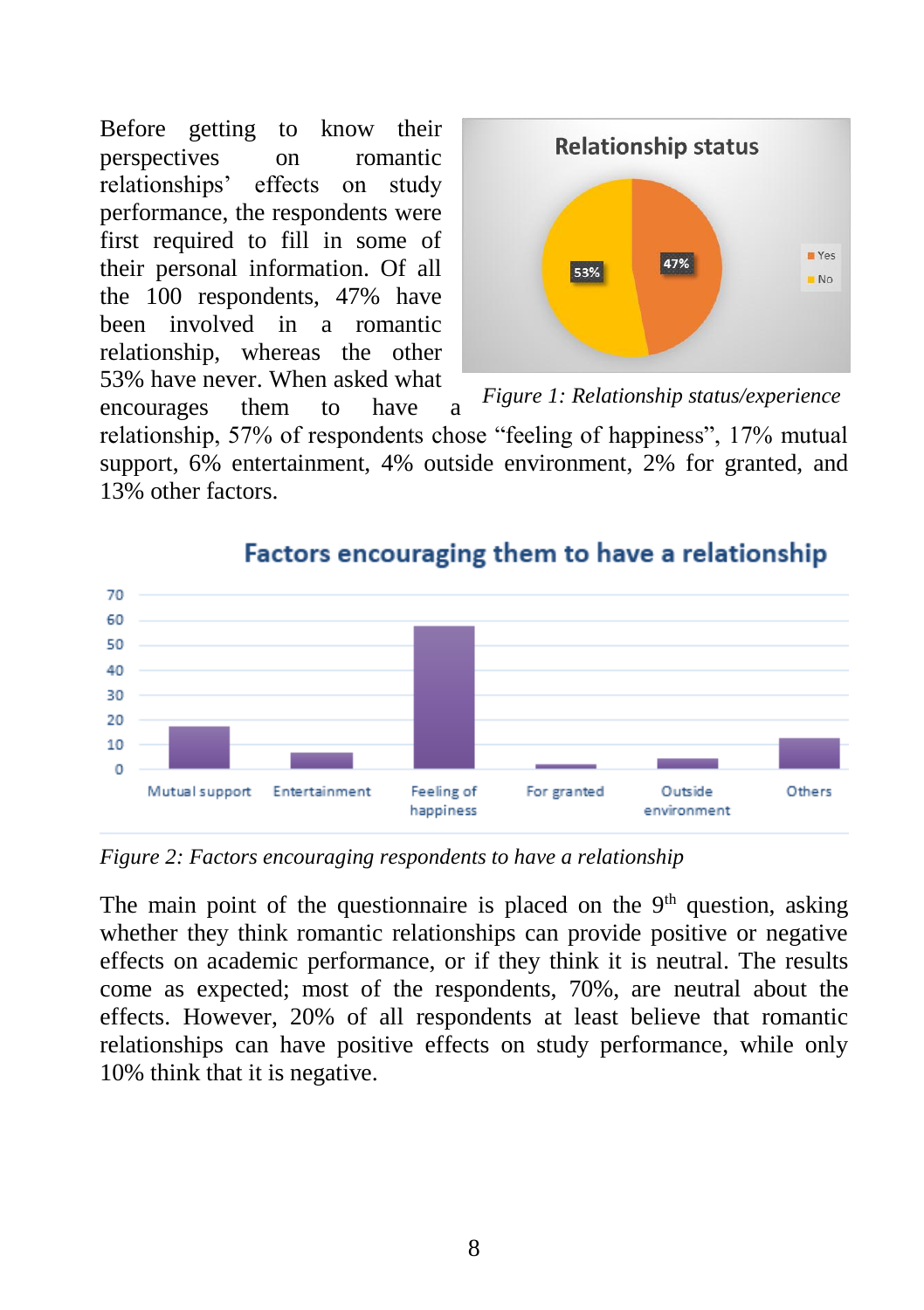

*Figure 3: Overall perspectives towards the effects of romantic relationships*

To gain a deeper understanding of their viewpoints on the effects of the relationship while studying, a scale which consists of 13 statements was designed, requiring respondents to indicate their opinion about how strong they agree with the statements. Positive effects of romantic relationships are included in questions 1, 7, 9, 10, and 12. Among these 10 statements of positive effects, the 2nd and the 3<sup>rd</sup> statement are mostly agreed, receiving an average of 3.46 and 3.47 respectively. Both statements are the only two that can get up to 14 'Strongly Agree'. Hence, it can be understood that respondents agree on the point that having a romantic relationship while studying can motivate partners to study harder and support them when they have any difficulties with their lessons. Statements 2 and 3 are followed by statements 7 and 12, which have an average of 3.43. Eleven respondents 'strongly agree' with number 7 which states that relationships can help build their self-confidence, while statement 12 saying that relationships can reduce stress receives only seven 'strongly agree' but 45 Agrees, the most one of all. Noticeably, statement number 6, which is 'helps me complete tasks on time', gets only 2.99.

From this, it can be implied that when students have romantic relationships, they are likely to have problems with time management. The problem of time for those involved in relationships and studying at the same time is shown more clearly in statement 10 saying 'provides more time to review lessons'. Surprisingly, it receives the most 'Disagree', 36, and the lowest average, 2.67, of all the statements in the scale. It can be inferred that even though romantic relationships can provide positive effects like motivation to study harder, support when having problems, personal development, better performance, more self-confidence and the like, time management seems to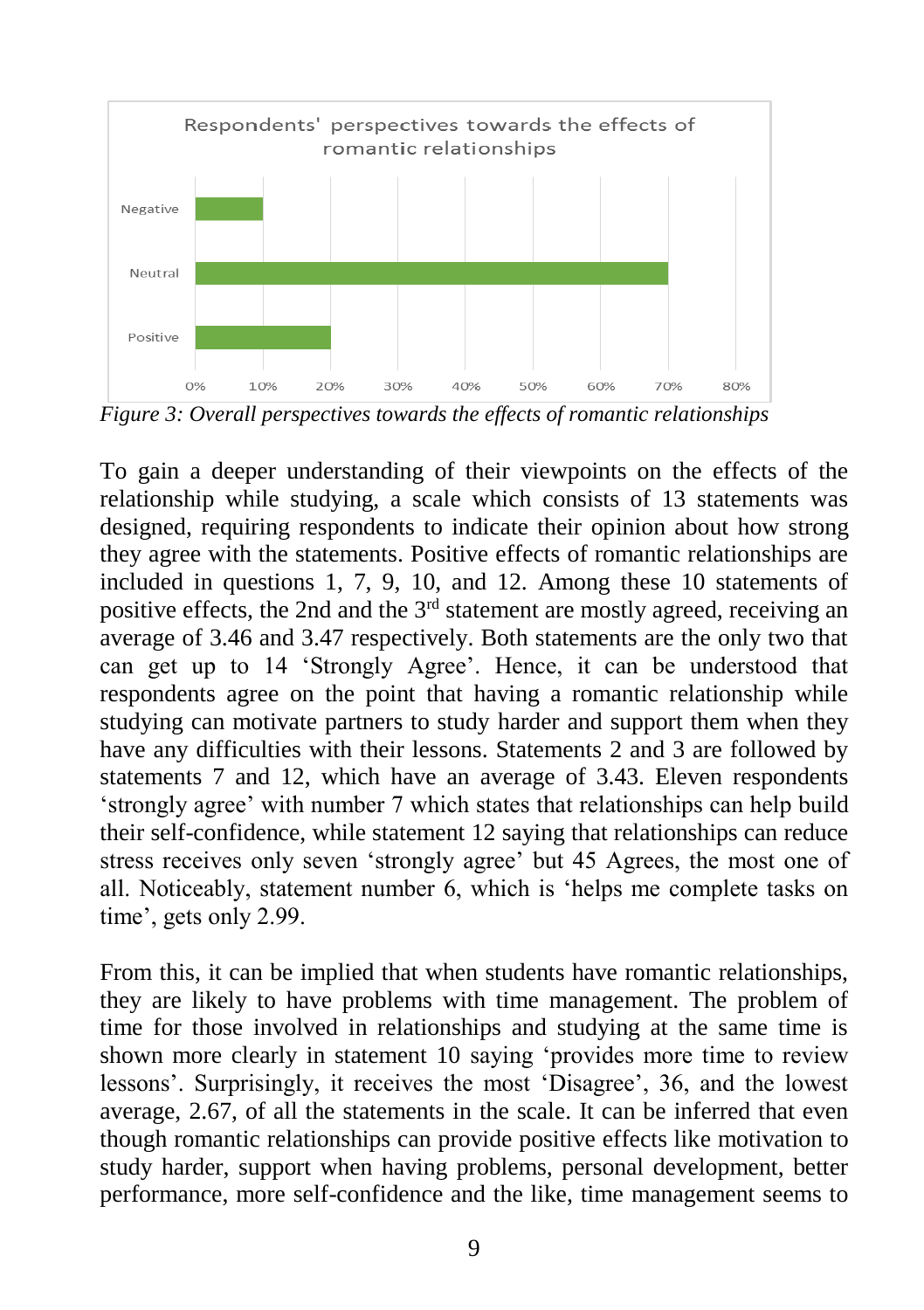be a problem for them as they need to allocate some time for their studies and some for their partners.

|                | By having a romantic<br>relationship while studying, it                             | $1*$           | $2*$ | $3*$ | $4*$ | $5*$     | Average |
|----------------|-------------------------------------------------------------------------------------|----------------|------|------|------|----------|---------|
| 1              | helps me pay more attention on<br>studying                                          | 3              | 17   | 43   | 31   | 6        | 3.2     |
| 2              | motivates me to study harder                                                        | 3              | 14   | 31   | 38   | 14       | 3.46    |
| 3              | supports me when I meet<br>difficulties of lessons                                  | $\overline{2}$ | 13   | 35   | 36   | 14       | 3.47    |
| $\overline{4}$ | contributes to personal<br>development                                              | 3              | 9    | 43   | 38   | 7        | 3.37    |
| 5              | makes me perform better in<br>class                                                 | 3              | 20   | 43   | 28   | 6        | 3.14    |
| 6              | helps me complete tasks on time                                                     | 3              | 28   | 41   | 23   | 5        | 2.99    |
| $\overline{7}$ | builds self-confidence                                                              | 3              | 11   | 37   | 38   | 11       | 3.43    |
| 8              | makes me sleepless                                                                  | 7              | 25   | 33   | 27   | 8        | 3.04    |
| 9              | helps me achieve good grades                                                        | 4              | 18   | 38   | 35   | 5        | 3.19    |
| 10             | provides more time to review<br>lessons                                             | 8              | 36   | 37   | 19   | $\Omega$ | 2.67    |
| 11             | cannot help me concentrate on<br>anything besides thinking about<br>love and dating | 13             | 23   | 40   | 20   | 4        | 2.79    |
| 12             | reduces stress                                                                      | 3              | 10   | 35   | 45   | 7        | 3.43    |
| 13             | discourages me to learn when I<br>have arguments in love affair                     | 5              | 18   | 45   | 26   | 6        | 3.1     |

*Table 1: Number of responses on the scale and the average of each statement*

*(\*1=strongly disagree, 2=disagree, 3=neutral, 4=agree, 5=strongly agree)*

The scale does not only include positive statements alone but also negative statements so that respondents will not cling to only a certain side of the scale. There are 3 statements about the bad effects of romantic relationships on academic performance; they are statements 8, 11, and 13. All of these had a lower average score than the positive statements. The highest average is only 3.1, and that is for statement 13, which states that when they have arguments in love affairs, it can discourage them from learning. This is followed by the average point of  $3.04$  of the  $8<sup>th</sup>$  statement saying that romantic relationships can make them sleepless. Last but not least, statement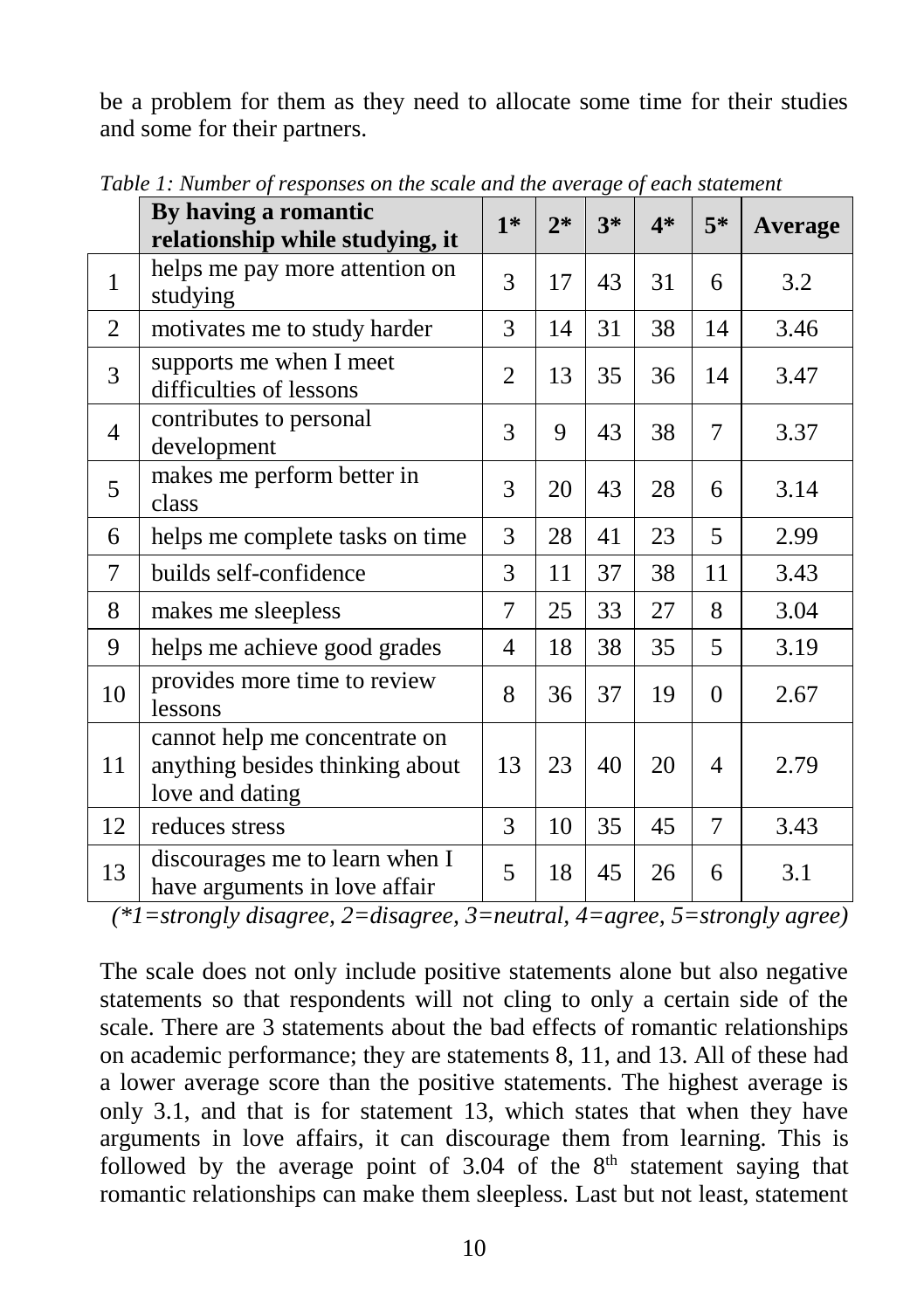number 11, which states that when students are having relationships while studying, they cannot concentrate on anything besides thinking about love and dating, receives an average point of 2.79, the second least of all the statements. This is the only statement which receives the most 'Strongly Disagree' answers, 13. Therefore, it can be inferred that although some students are involved in relationships, they can still concentrate on other things besides love.

The scale alone cannot determine the entire viewpoints of the respondents so it is followed by two open-ended questions. The first question asks whether students should have a romantic relationship while studying or not, based on their experiences and perspectives. The survey shows that 35% of respondents suggest that students should not have a romantic relationship while studying, while 30% of them believe that it is a good idea to have a relationship and study at the same time. 10% are neutral, claiming that it depends. The rest have no idea, stating that they have never experienced such things at all. The first question goes on to ask them to tell the reasons why they say 'yes' or 'no'. Many respondents who are on positive side think that being in a relationship motivates them to study harder as they struggle for future success together. Additionally, romantic relationships also provide mutual and emotional support, happiness, and confidence. Some also state that they can develop some experience for future relationships. However, those who suggest that students should not be involved in romantic relationship while they are studying raise up some negative views. One of the most common bad effects is the loss of concentration. A majority of them claimed that when they are involved in a relationship, they cannot concentrate well on their studies, and they recommend that students should just focus on their studies first. Another reason is the waste of time and money, saying that they have to spend a lot of time and money with their partners when going on dates or hanging out. Last but not least, when it comes to arguments with their partners in love affairs, it would hurt their feelings and create stress, which distracts them from learning.

The second open-ended question, which asks about the effects of romantic relationships on academic performance, has similar answers to the reasons the respondents gave to the previous question. The most common answers about the good effects are happiness, motivation and encouragement, better study performance, experience about love and personal development, which means that one will try to improve him/herself to meet another one's demands. However, those who do not agree with the idea of having a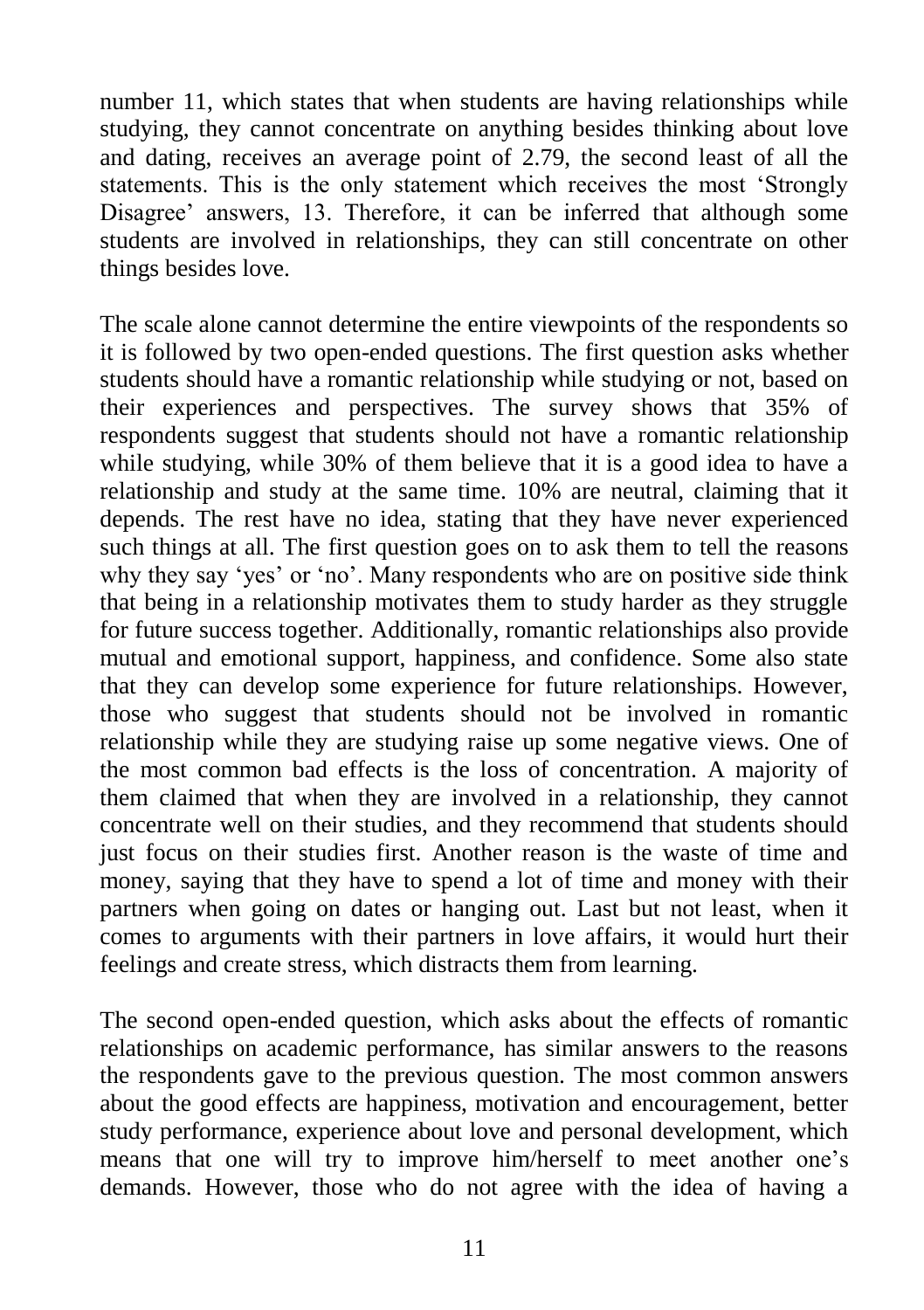relationship and studying simultaneously have quite contrasting points of view. While those on the positive side think that the relationship can bring more happiness and less stress, those on negative side believe that it will cause more stress. While those on the 'good effect' side claim that romantic relationship can improve one's time management skills, those on the other side state that one will not have enough time for studying. While those who view relationships positively think that it can enhance one's study performance, those who view it negatively think that it will lower one's academic performance.

#### **2. Data analysis**

Respondents are most of the time

'neutral', which almost always receives the most 'ticks' on the questionnaires, among the five options. Therefore, it's hard to see whether they think positively or negatively on the effects of romantic relationships. That's why their responses are categorized into only 3 parts, as can be seen in Table 2 so that it's easier to see whether they are more on the 'Disagree' side or on 'Agree' one. Based on Table 2, the number of responses on the 'Agree' side usually outweighs that on the 'Disagree' side when the statements are

|                | <b>Disagree</b> | <b>Neutral</b> | <b>Agree</b> |
|----------------|-----------------|----------------|--------------|
| $\mathbf{1}$   | 20              | 43             | 37           |
| $\overline{2}$ | 17              | 31             | 52           |
| 3              | 15              | 35             | 50           |
| $\overline{4}$ | 12              | 43             | 45           |
| 5              | 23              | 43             | 34           |
| 6              | 31              | 41             | 28           |
| 7              | 14              | 37             | 49           |
| 8              | 32              | 33             | 35           |
| 9              | 22              | 38             | 40           |
| 10             | 44              | 37             | 19           |
| 11             | 36              | 40             | 24           |
| 12             | 13              | 35             | 52           |
| 13             | 23              | 45             | 32           |

*Table 2: The responses in only 3 options*

positive, except statement 6 and 10 where they would also go for the disagree side as dealing with time. However, for negative statements, particularly statement 11, the number of responses on 'Disagree' side turns to be more than the 'Agree' one. Therefore, it is noticeable that although most respondents are on the neutral side at the beginning, they have more positive views of romantic relationship's effect on studying since they are more on 'Agree' and 'Strongly Agree' side when it comes to positive statements, while they are more on 'Disagree' and 'Strongly Disagree' side or the data between the 'Disagree' and 'Agree' are quite similar when it is a negative statement.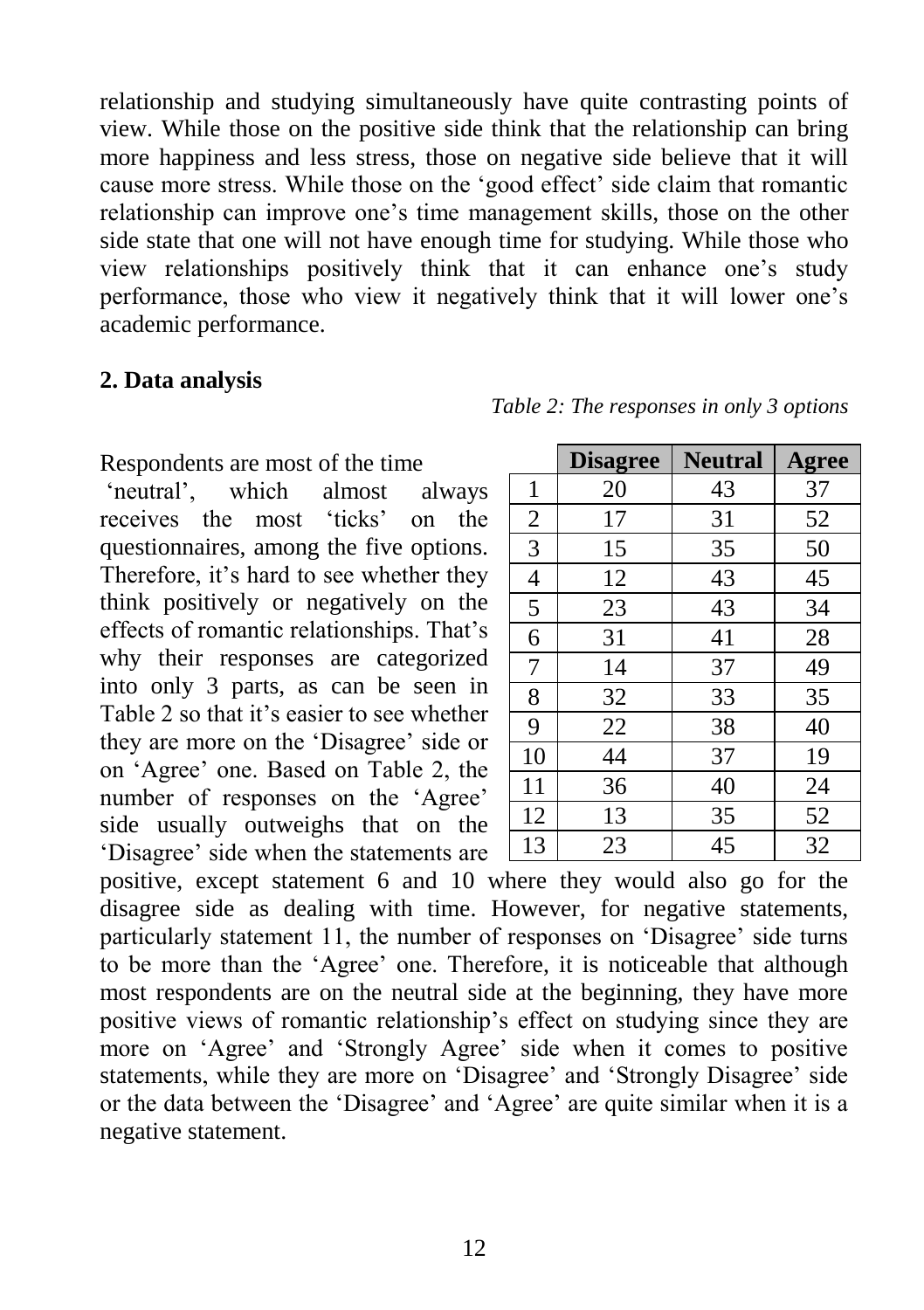There is something even more interesting. The perspectives of those who have been involved in romantic relationship seem to be different from those who have never been involved in one. Those who have never experienced romantic relationships are mostly on the neutral side as they may have no idea about it, or even think it's negative. Only 4 out of 53, which accounts for only 7.5%, think that having a relationship while studying is good. On the other hand, those who have engaged in a romantic relationship view it positively. 16 respondents out of 47 (34%) believe that the relationship has good effects, while only 3 out of 47 (6.4%) think that it has bad effects. The number of neutral responses (59.6%) is also lower than those who have never had a relationship (79.2%).

*Table 3: Perspectives on the effects categorized by relationship status/experience in percentage*

| $Respondents = 100$ | Yes | 47% | Positive $(\% )$ | 34.0% |
|---------------------|-----|-----|------------------|-------|
|                     |     |     | Neutral $(\%)$   | 59.6% |
|                     |     |     | Negative $(\%)$  | 6.4%  |
|                     | No  | 53% | Positive (%)     | 7.5%  |
|                     |     |     | Neutral $(\%)$   | 79.2% |
|                     |     |     | Negative $(\%)$  | 13.2% |



**V. Discussion** *Figure 4: Perspectives on the effects categorized by relationship status/experience by number*

In this study, we found out that nearly half of the university students who were involved in a romantic relationship believed that by having a romantic relationship while studying provided more positive rather than negative impacts on their academic performance while the other half tended to be neutral. Surprisingly, for those who were never involved in a romantic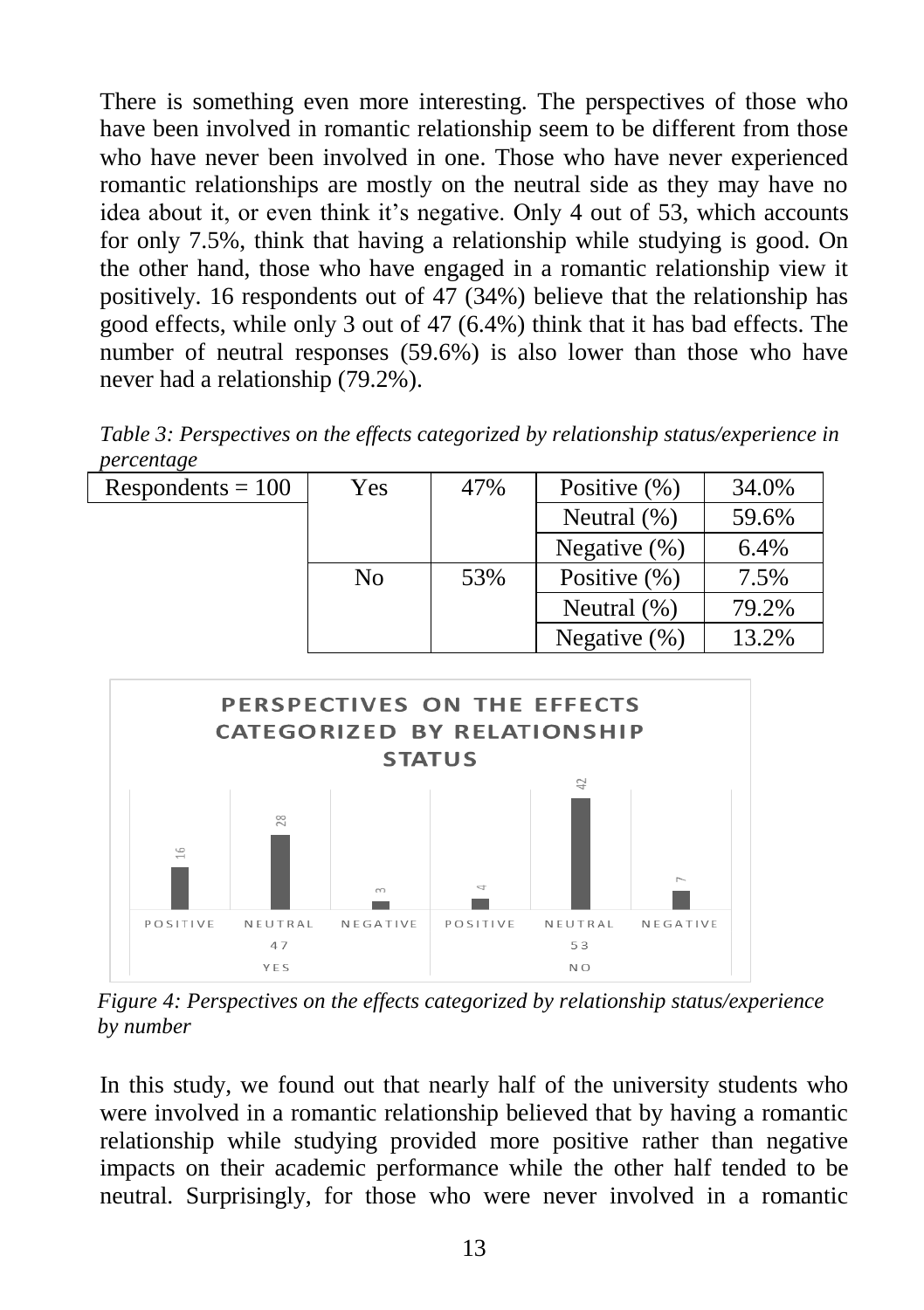relationship, most of them were neutral and the rest viewed them negatively rather than positively. In this light, we can infer that based on the viewpoints of Cambodian university students, having a romantic relationship provides both positive and negative effects on the academic performance. In essence, the positive impacts range from mutual support to personal development. Most of them argued that it is good since it has motivated the student to study harder.

On the contrary, the major downside of having a romantic relationship while studying is the lack of concentration on studying since students tend to spend most of their time on their significant other. In addition to these, upon our analysis, we could see the dominant factor leading students to have a romantic relationship while studying is the feeling of happiness. Hence, we can imply that they have engaged in a romantic relationship due to the emotion of being loved and the belief that "they would have a happy life if they have a romantic partner." However, since most of the respondents are on the neutral side, we could not definitively state whether having a romantic relationship while studying brings more positive or negative impacts on their academic performance. In this regard, people tend to provide their ideas that it depend on the partners if they could cultivate more positive effects, or otherwise negative effects will prevail.

Crucially, the findings of the study is also similar to the finding of other research researchers on the positive effects of romantic relationship on academic performance which they argued "through the scene of motivation, it will encourage students to study harder" (Bernales and Colonia, 2011). Moreover, our findings also share the similarities on the negative effects with other researchers which students are lacking of time management on the academic aspects (Lannarone, 2014).

#### **V. Conclusion and Recommendations**

To conclude, we were able to identify that the university students involved in a teenage romantic relationship tend to view them positively than those who have never been involved in one. On the whole, however, since almost of the respondents are on the neutral side, we could not definitively state whether having a romantic relationship while studying provides more positive or negative impacts on academic performance. In this regard, the respondents instead provided their ideas that it depends on the partners if they could cultivate more positive effects, or otherwise negative effects will prevail. Hence, we cannot generalize whether it's good or bad, yet we can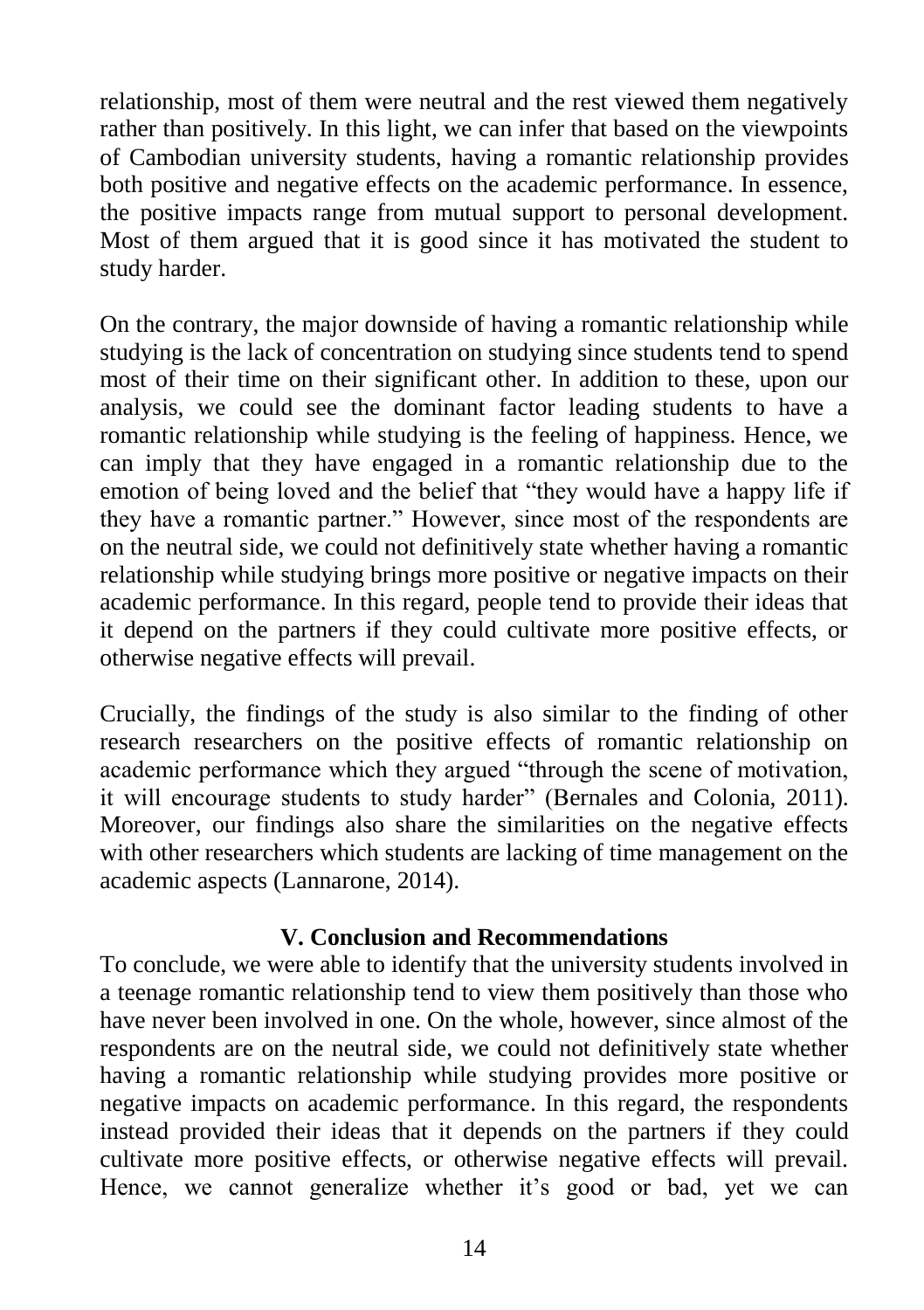recommend that in order to have a successful academic life while maintaining a healthy romantic relationship, the students should have good time management meaning they have to manage their time for studying very well and try to maximize the positive effects from the romantic relationship such as mutual support, personal growth, and so forth.

## **The Authors**

LY Muychrea is an undergraduate student majoring in English Language and Literature at The University of Cambodia. She can be contacted at muychrealy@gmail.com.

SAN Vatanak is an undergraduate student of English Language and Literature at The University of Cambodia. He can be reached at vatanaksan21@gmail.com.

TEP Sopheavatey is an undergraduate student of International Relations at The University of Cambodia. She also completed a Bachelor's of Education in Teaching English as a Foreign Language (TEFL) at the Institute of Foreign Languages (IFL). Sopheavatey also has two years' experience as a part-time teacher of English. She can be reached at tep\_sopheavatey@yahoo.com.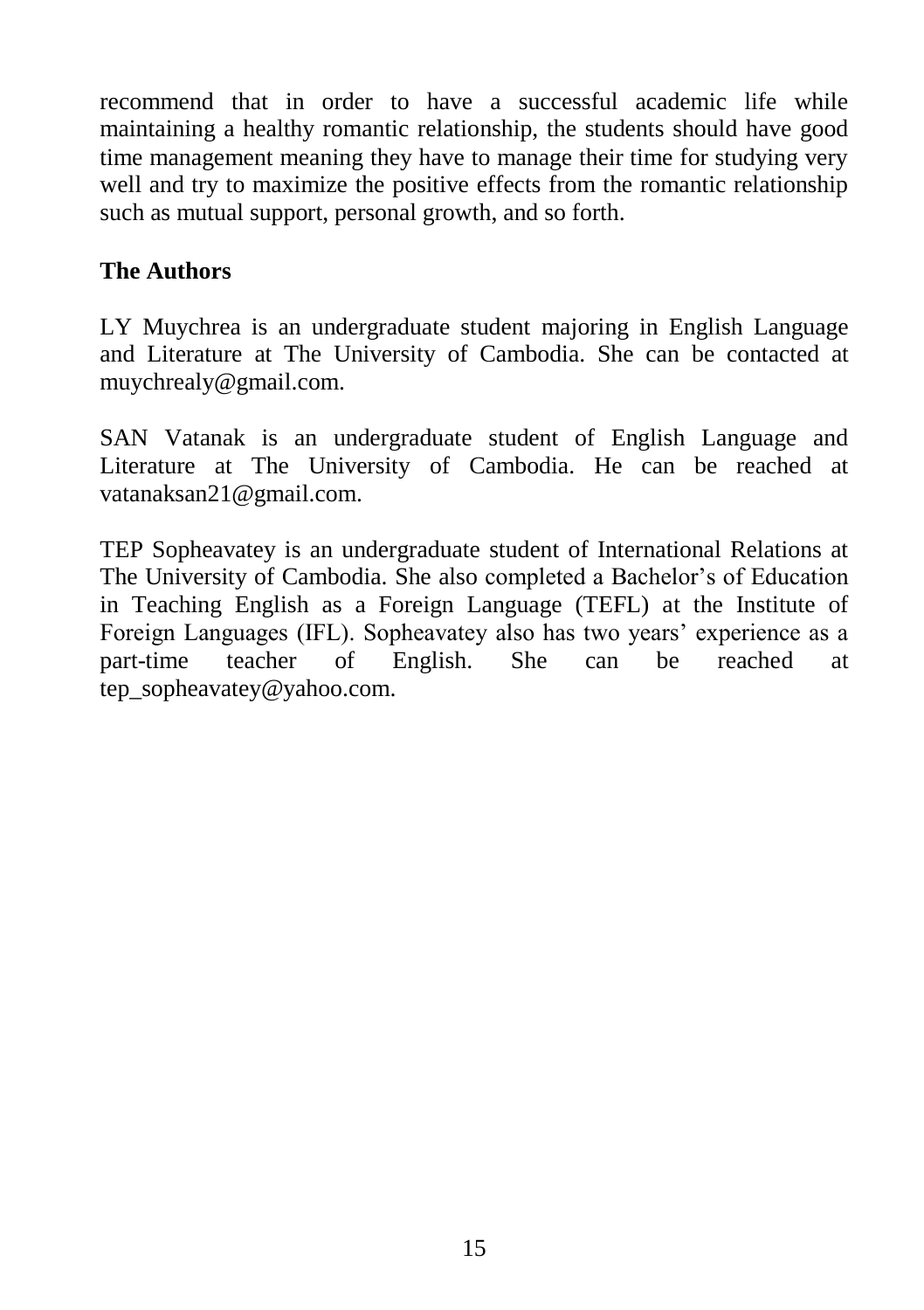### **References**

- Baleros, M. (n.d). Chapter II Review of Related Literature Teen Relationship. Academia.
- Bernales, A. M. J., & Colonia, F. (2011). The Effects of Romantic Relationships on the Academic Performance of University of the Philippines – Cebu College Students (A.Y. 2011-2012) University of the Philippines
- Boelen, P. A., & Reijntjes, A. (2008). Negative cognitions in emotional problems following romantic relationship break-ups. Stress and Health.
- Campbell, W. K., Oliver, M. B., & Sedikides, C. (1994). Perceived benefits and costs of romantic relationships for women and men: Implications for exchange theory. Cambridge University Press.
- Fitzpatrick, J., & Sollie, D. L. (1999). Influence of Individual and Interpersonal factors on satisfaction and stability in romantic relationships. Personal Relationship
- Furman, W., & Wehner, E. A. (1997). Adolescent Romantic Relationships: A Developmental Perspectives New Directions for Child Development
- Giordano, P. C., Phelps, K. D., Manning, W. D., & Longmore, M. A. (2008). Adolescent academic achievement and romantic relationships. Social Science Research
- Kopfler, M. E. (2003). Effects of Romantic Relationships on Academic Performance Retrieved 10 January 2017, from http://www.webclearinghouse.net/volume/6/KOPFLER-EffectsofR.php
- Lannarone, D. (2014). Pros and Cons: To date or not to date in university Retrieved 24 December 2016, from http://theconcordian.com/2014/01/pros-and-cons-to-date-or-not-todate-in-university
- Matsumoto, M. (2011). What is a romantic relatonship? Retrieved 22 December 2016, from

http://masafumimatsumoto.com/romanticrelationship

Mwaura, P. (2012). Effects of Romantic Relationships On Academic Performance Retrieved from https://www.kenyaplex.com/resources/4939-effects-of-romanticrelationships-on-academic-performance.aspx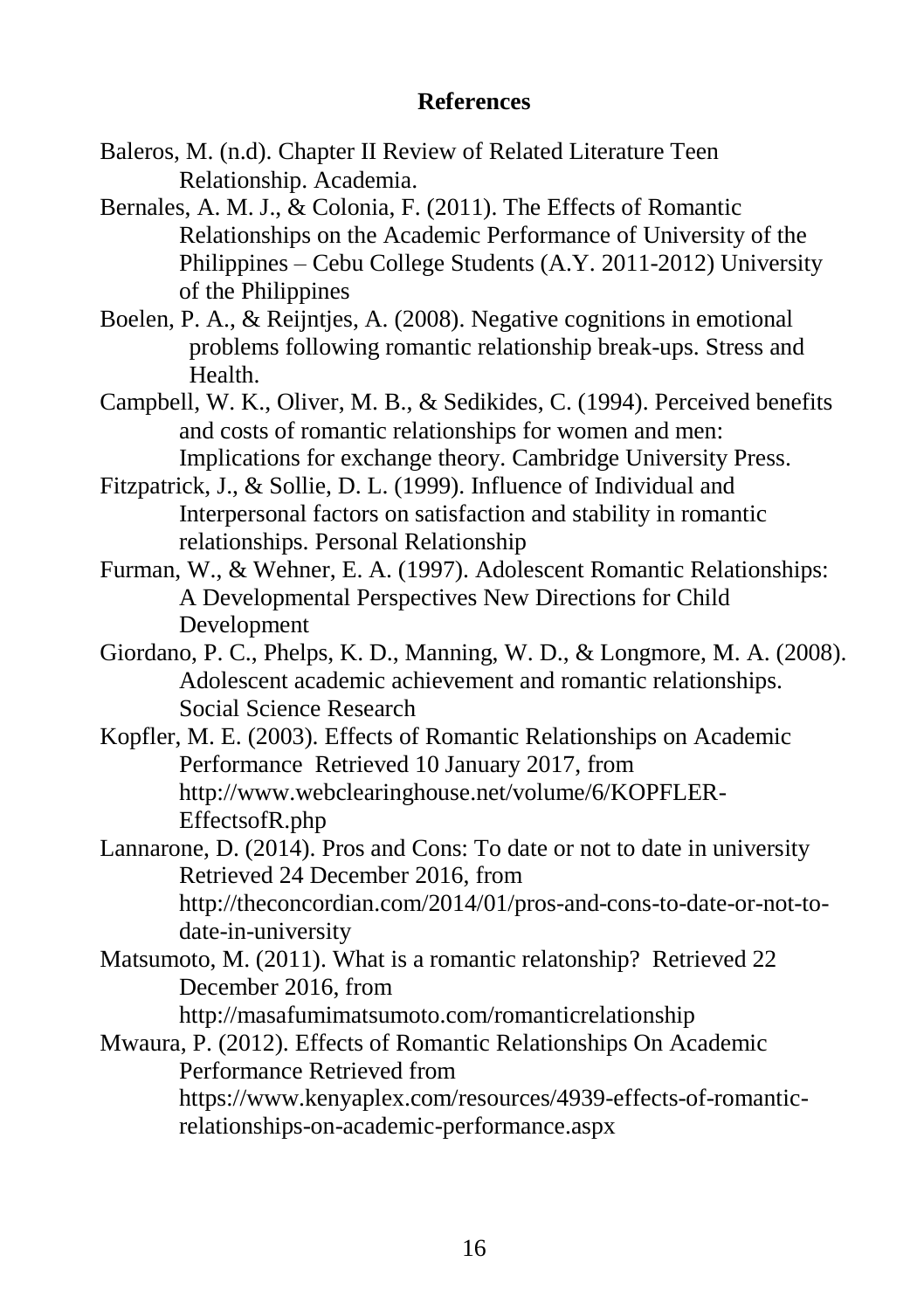Newman, L. (n.d.). Dating & Academic Performance Retrieved 24 December 2016, from http://classroom.synonym.com/datingacademic-performance-23316.html

PsychologyToday.(n.d.). All about Relationships Retrieved 22 December 2016, from https://www.psychologytoday.com/basics/relationships

- Rhule-Louie, D. M., & McMahon, R. J. (2007). Problem Behavior and Romantic Relationships: Assortative Mating, Behavior Contagion, and Desistance. Clinical Child and Family Psychology Review.
- Schmidt, J., & Lockwood, B. (2015). Love and Other Grades: A Study of the Effects of Romantic Relationship Status on the Academic Performance of University Students. Retrieved 24 December 2016, from https://www.researchgate.net/publication/ 284205790 Love and Other Grades A Study of the Effects of Romantic Relationship Status on the Academic Performance of University\_Students
- Scott, E. (2015). Being in a relationship in your teens might make you depressed. Retrieved from http://metro.co.uk/2015/08/18/being-in-arelationship-in-your-teens-might-make-you-depressed-5349226/#ixzz4XcfzbK52
- Simon, V. A. (2010). Interparental Conflict and Adolescents' Romantic Relationship Conflict. Journal of Research on Adolescence
- Sutter Health. (n.d.). Romantic Relationships Retrieved 10 January 2017, from http://www.pamf.org/teen/abc/types/romantic.html
- The Phnom Penh Post. (2010). Love is in the air Retrieved 4 February 2017, from http://m.phnompenhpost.com/lift/love-air
- Vangelisti, A. L., & Daly, J. A. (1997). Gender differences in standards for romantic relationships Personal Relationship.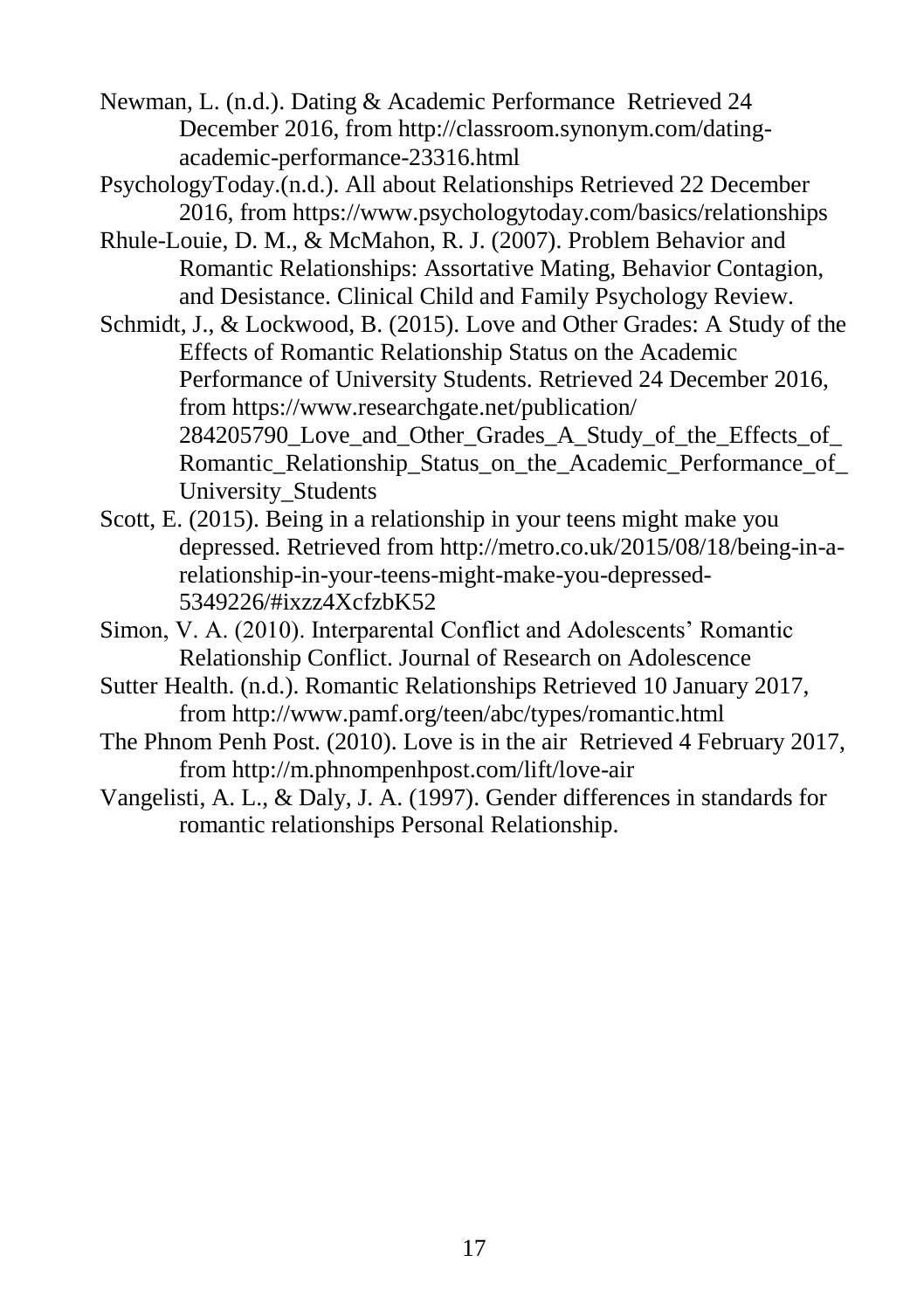# **Appendix A**

## **Questionnaire A Study on University students' perspectives on the effects of having a romantic relationship on academic performance**

Hello everyone! We, students from the University of Cambodia, have been conducting a research project on "A Study on University students' perspectives on the effects of having romantic relationship on academic performance". Therefore, we would like you to take some of your precious times to respond to the questionnaire below. Your contribution and participation are valuable for our research project as well as higher education in Cambodia since it serves as a new knowledge regarding the research field. On the top of that, we are confident that your information is confidential. For any doubts please kindly contact via e-mail: muychrealy@gmail.com.

# **I. Background of Information**

| Male                     | Female                                         |        |
|--------------------------|------------------------------------------------|--------|
| 2. How old are you?      |                                                |        |
| $16-19$ $\parallel$      | $20 - 24$ 25-29                                | Other  |
|                          | 3. Which university have you been studying in? |        |
|                          | Please write your answer here                  |        |
| 4. What year are you in? |                                                |        |
| Year 1                   | Year 2                                         | Year 3 |
| Year 4                   | <b>Other</b>                                   |        |

5. What is your major? Please write your answer below

# **II. The effects of Romantic Relationship on Academic Performance**

\_\_\_\_\_\_\_\_\_\_\_\_\_\_\_\_\_\_

Definition: *Romantic Relationship refers to love and affection which is one of the most profound emotions of human being.*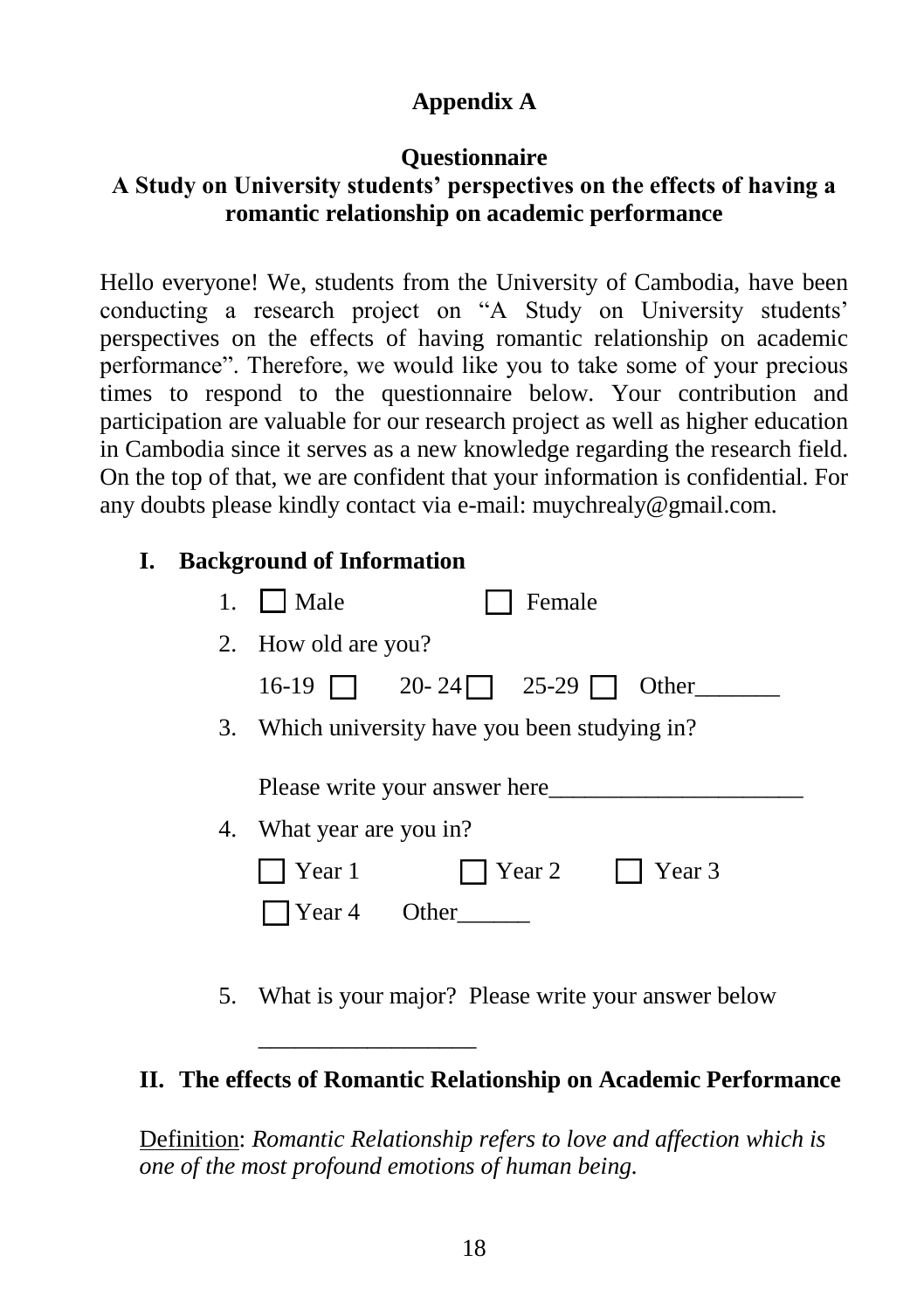- 6. Have you ever had or been having a romantic relationship while studying?  $\Box$  Yes  $\Box$  No (if no please skip question number 7&8)
- 7. How long have you had or been having a romantic relationship? □ Less than a year Ⅱ More than a year
- 8. What encouraged you to have a romantic relationship while studying? (You may have more than one answer)



- 9. Based on your ideas, what are the effects of having romantic relationship on academic performance?
	- $\Box$  Positive  $\Box$  Neutral  $\Box$  Negative
- 10. Please indicate your opinion with the statement below by placing a  $\vee$  mark in the box provided below.
	- (1=strongly disagree, 2=disagree, 3=neutral, 4=agree,

| `5=strongly agree) |  |
|--------------------|--|
|                    |  |

| By having a romantic relationship   |  | 3 | 4 |  |
|-------------------------------------|--|---|---|--|
| while studying, it                  |  |   |   |  |
| 1.helps me pay more attention on    |  |   |   |  |
| studying                            |  |   |   |  |
| 2. motivates me to study more       |  |   |   |  |
| harder                              |  |   |   |  |
| 3. supports me when I meet          |  |   |   |  |
| difficulties of lessons             |  |   |   |  |
| 4. contributes to personal          |  |   |   |  |
| development                         |  |   |   |  |
| 5. makes me perform better in class |  |   |   |  |
| 6.helps me complete tasks on time   |  |   |   |  |
| 7.builds self-confident             |  |   |   |  |
| 8. makes me sleepless               |  |   |   |  |
| 9. helps me achieve good grades     |  |   |   |  |
| 10. provides more times to review   |  |   |   |  |
| lessons                             |  |   |   |  |